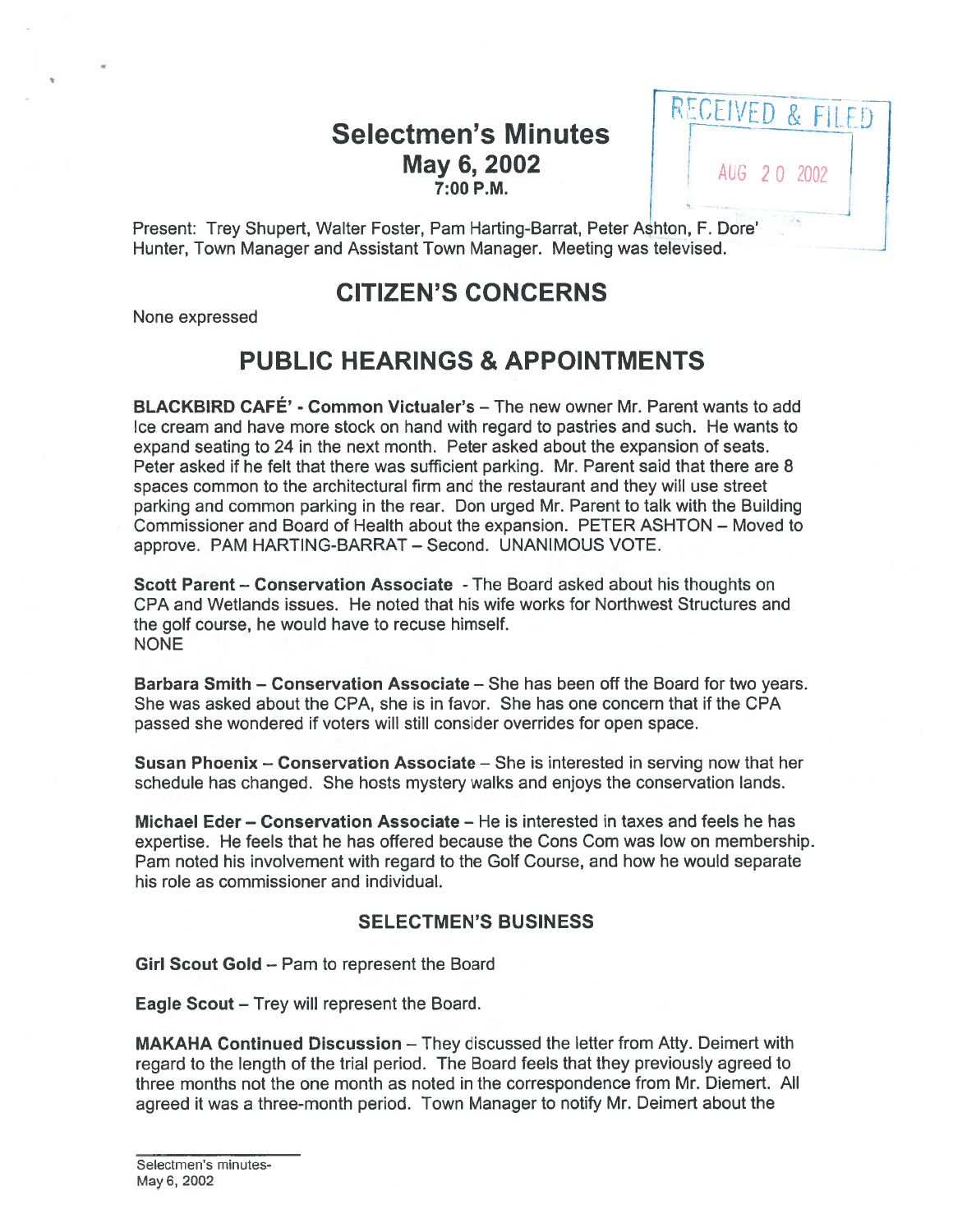length of the trial period. Don asked about the DARE contribution and asked for <sup>a</sup> range acceptable to the Board. The Chief and Town Manager will negotiate this.

Acton Housing Authority - Additional parking for Windsor Green - The Board discussed the parking issues at the Windsor facility and they need <sup>20</sup> more spaces at this time. Trey asked the Town Manager for direction. Staff will take <sup>a</sup> look at the issue; he feels wetlands may be <sup>a</sup> problem. On <sup>a</sup> whole the Board agree<sup>d</sup> that they needed the additional parking.

Acton Housing Authority Beach Request — Walter commented on the reques<sup>t</sup> and approve<sup>d</sup> it with the idea to provide the half price cost for the Beach. Don was asked to have the Housing Authority to encourage the sending of their children to the NARA Summer program. WALTER FOSTER – Moved to approve the  $\frac{1}{2}$  price memberships PAM HARTING-BARRAT - Second. UNANIMOUS VOTE

Arbitrage Rebate Payment — John explained the process and defined arbitrage.. We have made profit from the interest costs on the Twin School and we are not allowed to keep the profit. We have to reimburse the funds to the IRS. Many hours were spen<sup>t</sup> on this issue and it is important to remember we did not lose money. We made <sup>a</sup> small amount of money. DORE' HUNTER — Moved to find the refund of interest income in excess of interest expense in relation to the Twin school Borrowing that is necessary to maintain the federal tax exemp<sup>t</sup> status or those bonds and the amount of \$125,012.01 be paid to the federal governmen<sup>t</sup> in compliance with the IRS Code and MGL Chapter 44 Section 53H. PETER ASHTON — Second. UNANIMOUS VOTE.

Town Building Parcel Delineation — Peter discussed the reques<sup>t</sup> and he and the school and town and ACHC positions and views and then go forward. He felt it was premature to act until they have the meeting and will update the Board at the next meeting.

JATC Appointments under the Teaming agreement. Trey has been informed that John Donnelly would like to remain on the committee. Dote' suggested that we go forward with the people on the committee first. They would like to have him stay on. Dote' thinks that we need an additional Selectman involved. He feels we ought to defer to the Town Manager for appointments and to appoint him and John, or anybody else that has been coming that would qualify for our choice as a citizen volunteer. Dore' thinks that the BOS would like to appoint one more citizen with technical background on the committee. He would be happy to continue on the Committee and Peter noted that Walter would be the additional Selectmen representative. DORE' HUNTER — Moved to appoint Walter Foster to the additional opening for Selectmen on JTAC. PETER ASHTON — Second. UNANIMOUS VOTE

DORE' HUNTER — Moved to appoint John Donnelly as <sup>a</sup> citizen participant. PETER ASHTON — Second. UNANIMOUS VOTE — Dote' asked for those who may be interested to come forward.

Don Johnson will sugges<sup>t</sup> members when he makes his final choices. Trey noted that perhaps the Police Chief should be included. Don noted Mark Hald; John and himself were also interested.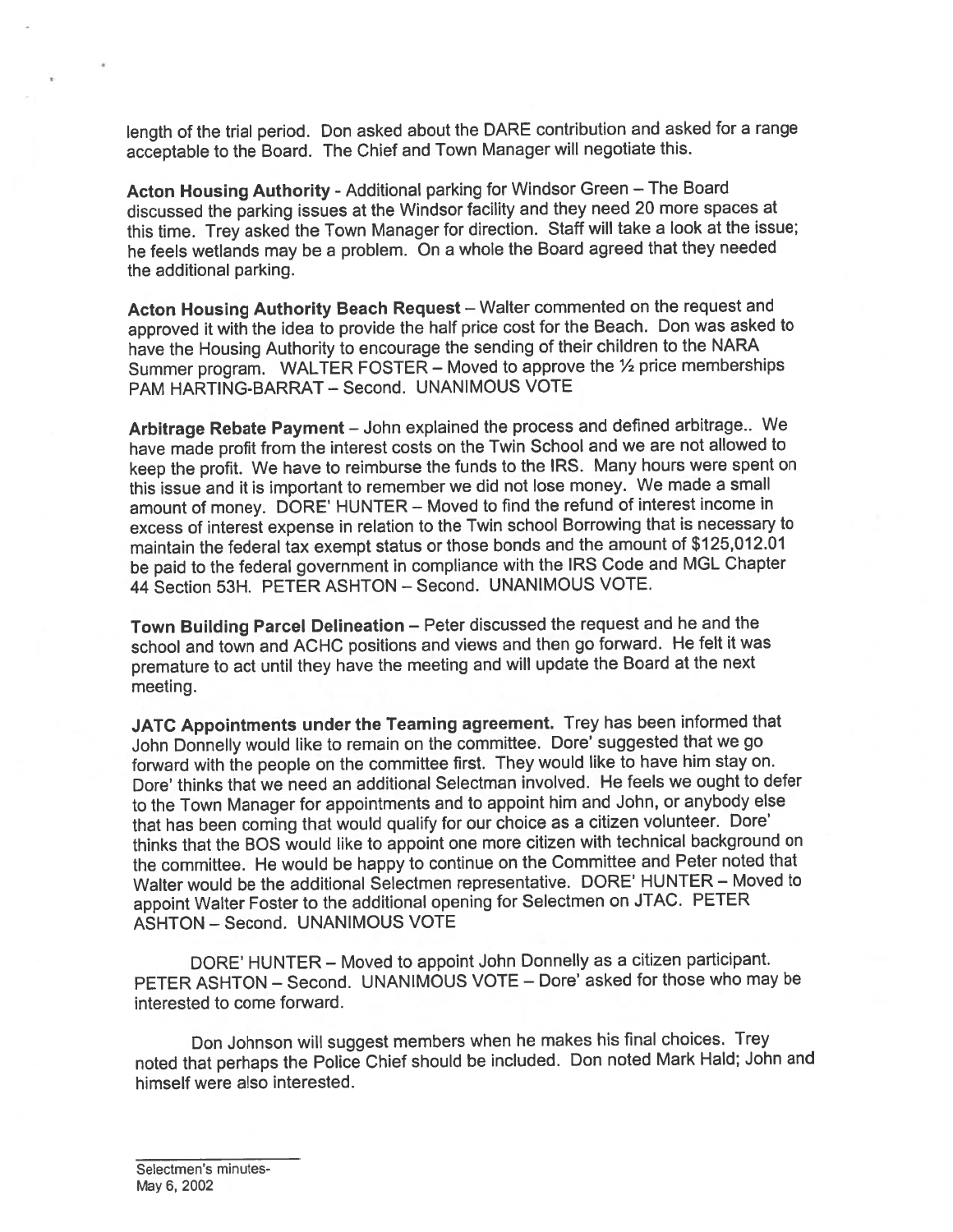OTHER BUSINESS — Pam noted that there are questions about additional parking at the S. Acton train station and Jones Field. There is <sup>a</sup> need for additional parking.

Dore' discussed Route <sup>2</sup> Plans and requests to look at other <sup>p</sup>lans. He asked that it be put on an upcoming agenda. He also discussed updating Goals and reminded Peter that he has to review the Town Manager's evaluation. Peter asked for Dore's template for use in this task. He also made a recommendation before Town Meeting that we begin the preliminary budgets before the summer and set a town meeting in the fall, which will distract some of the members from moving toward the budget. He discussed the condition of the town's emergency <sup>p</sup>lan and feels it is important it get updated. He feels we need to have <sup>a</sup> table top exercise and probably could be done during the summer.

Peter spoke about citizen's idea to form <sup>a</sup> new advisory committee. It would be an architectural Advisory Board. They would serve when renovation or new buildings were being proposed. More to aid in the process and help in how to present things at Town Meeting and dealing with the proponents. Designate them as advisors so they would not have to do minute's etc., somewhat like Trust funds Advisory Group.

Goals and Assignments will be discussed at next meeting.

# CONSENT AGENDA

DORE' HUNTER — Moved to Approve. Peter Ashton — Second. UNANIMOUS VOTE.

## TOWN MANAGER'S REPORT

None

## EXECUTIVE SESSION

PAM HARTING-BARRAT — Moved to go into Executive Session to discuss Litigation - PETER ASHTON - SECOND. The Board will only return to open session to adjourn. Roll Call taken by the Clerk, All Ayes.

m/cuc

Recording Clerk

thing Seince Christine *.J*oyce **Character Communist Character Clerk** 

**Date**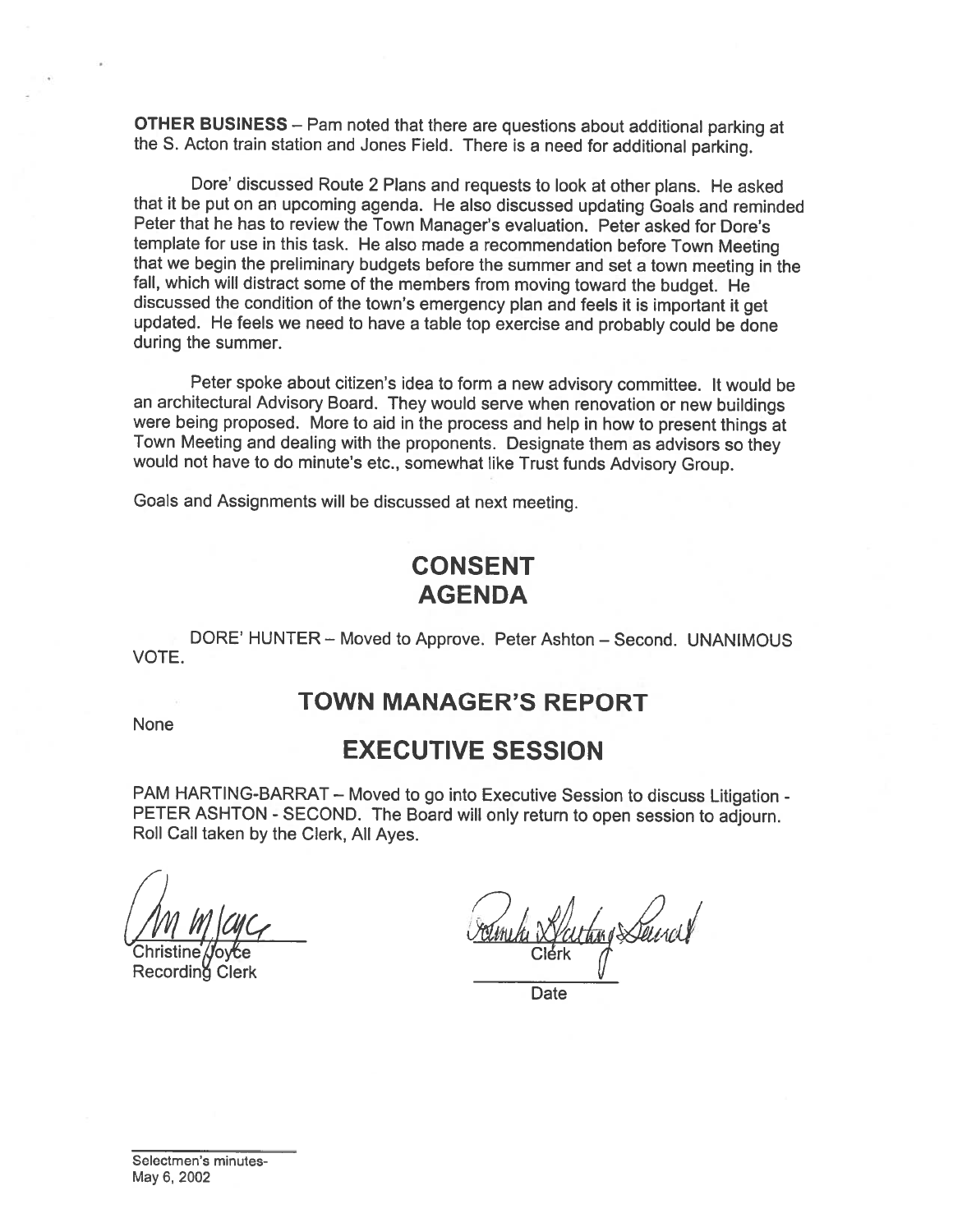Executive Session May 6, 2002 Executive Session<br>
May 6, 2002<br>
Christine Joyce<br>
Recording Clerk

Christine Joyce<br>Recording Clerk<br>The Clerk

 $\bullet$ 

**Date**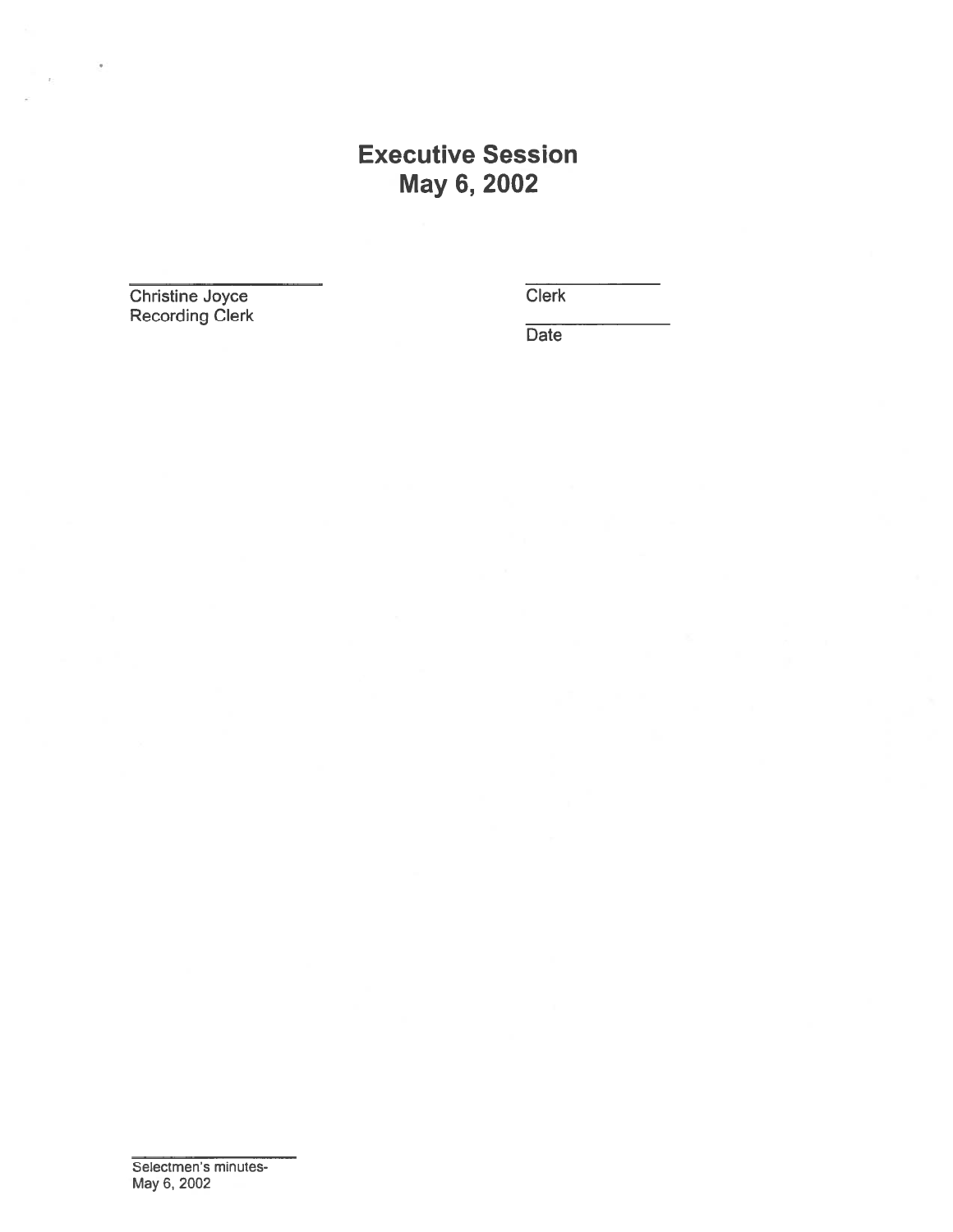TO: Board of Selectmen, Sewer Commissioners

FROM: Trey Shupert, Chairman

SUBJECT: Selectmen and Sewer Commissioners Report

# MAY 6, 2002 PLEASE NOTE THAT THE MEETING BEGINS AT 7:00 P.M.

## I. CITIZEN'S CONCERNS

### II. PUBLIC HEARINGS & APPOINTMENTS

- 1. 7:10 BLACKBIRD CAFÉ COMMON VICTUALER'S LICENSE 5A SPRUCE ST Enclosed please find an application for <sup>a</sup> Common Victualer's License , along with staff comment for Board consideration.
- 2. 7:30 SCOTT PARENT CONSERVATION COMMISSION INTERVIEW Enclosed please find Mr. Parent's application and VCC comment for his appointment as an Associate Member of the
- 3. 7:40 BARBARA SMITH —CONSERVATION COMMISSION INTERVIEW Enclosed please find Ms. Smith's application and VCC comment for her appointment as an Associate Member of the Conservation Commission with <sup>a</sup> term to expire 6/30/03 for Board consideration.
- 4. 7:50 SUSAN PHOENIX CONSERVATION COMMISSION INTERVIEW Enclosed please find Ms. Phoenix's application and VCC comment for her appointment as an Associate Member of the Conservation Commission for <sup>a</sup> term to expire 6/30/03 for Board consideration.
- 5. 8:00 MICHAEL EDER CONSERVATION COMMISSION INTERVIEW Enclosed please find Mr. Eder's application and VCC comment for his appointment as an Associate Member of the Conservation Commission for <sup>a</sup> term to expire 6/30/03 for Board consideration.

### III. SELECTMEN'S BUSINESS

6. GIRL SCOUT GOLD AWARD CEREMONY — Enclosed please find <sup>a</sup> letter of invitation to attend the Gold Award Ceremony for Emily Gardel of Girl Scout Troop 2001 on Monday, June 10, at 7:15 P.M. for Board assignment.

7. BOY SCOUT EAGLE COURT OF HONOR – Enclosed please find a letter of invitation to attend the Court of Honor for Jacob Ellis Russell, Troop 1, on Sunday, June 16, 2002 for Board assignment

8. MAKAHA RESTAURANT- Enclosed please find correspondence from Attorney Diemert for which staff seeks clarification.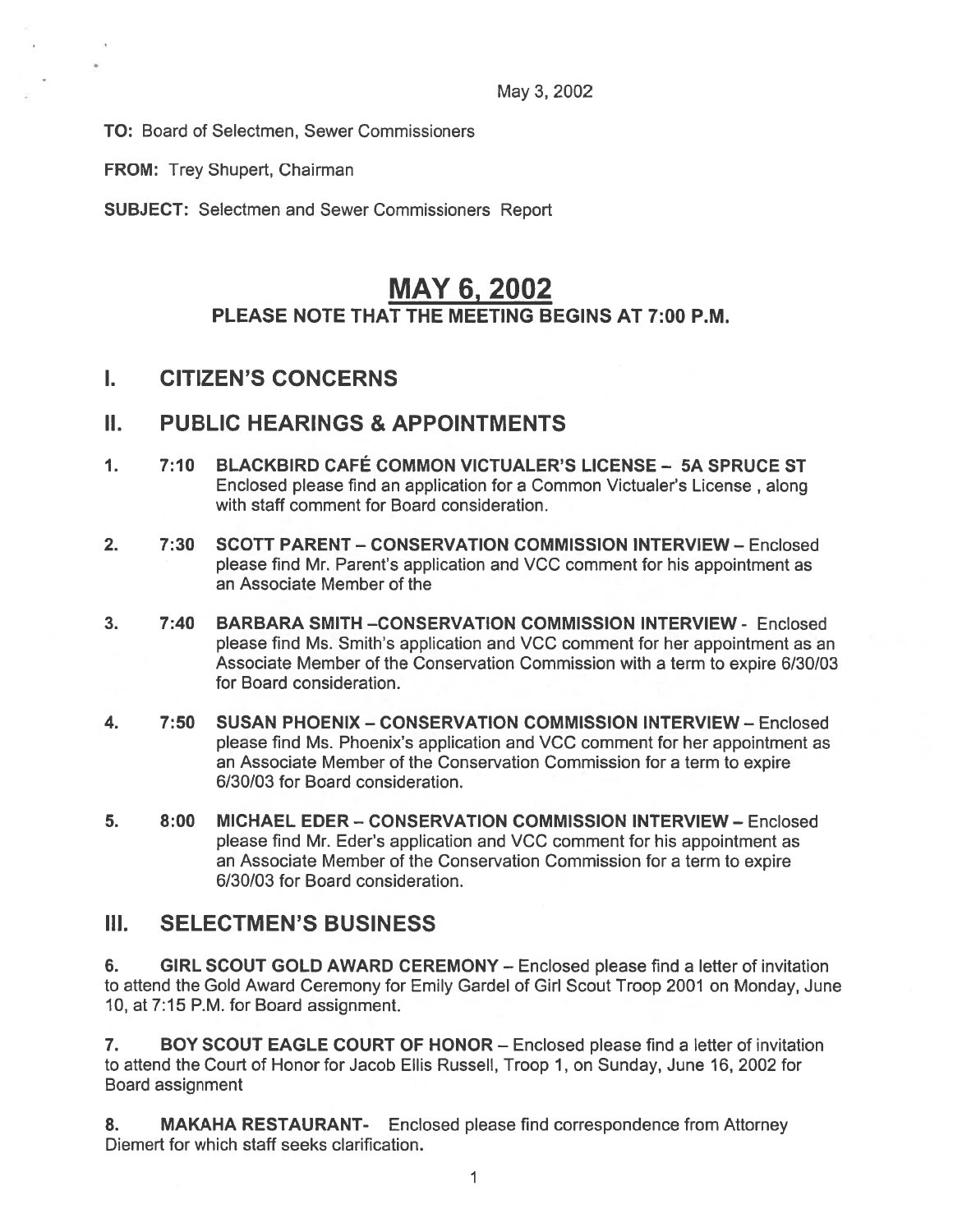9. HOUSING AUTHORITY — Enclosed please find <sup>a</sup> reques<sup>t</sup> from the Housing Authority for Board consideration.

10. ACTON HOUSING AUTHORITY BEACH REQUEST - Enclosed please find a request from the Housing Authority for reduced Bach Fees at NARA, along with staff comment for Board consideration.

11. ARBITRAGE REBATE PAYMENT — Enclosed please find materials from staff in the subject regard for Board consideration.

12. TOWNE BUILDING PARCEL DELINEATION — Enclosed please find <sup>a</sup> memo from the Acton Community Housing Corp. asking that the Town Manager contract with an engineering firm to provide <sup>a</sup> survey of the parcel and that funding be from the New View Affordable Housing Gift Fund for Board consideration.

13. JTAC REPRESENTATIVE(S)- The Board will need to consider it's appointment(s) to JTAC under the new Teaming Agreement."

14. OTHER BUSINESS

IV SEWER COMMISSIONER'S REPORT

### V CONSENT AGENDA

15. ACCEPT MINUTES – Enclosed please find March  $25<sup>th</sup>$  minutes for approval.

16. SEWER GIFT FUND APPROPRIATION - Enclosed please find a memo from staff regarding appropriations from the sewer 'GIFT" Fund for Board approval.

17. SEWER USE REGULATIONS – Enclosed please find proposed Sewer Use Regulations for Board consideration.

18. OUT DOOR LIGHTING ADVISORY COMMITTEE - Enclosed please find materials in the subject regard as well as the names of four members for appointment with terms for the duration of the project for Board consideration.

19. FRIENDS OF THE ACTON LIBRARIES— Enclosed please find the Friend's reques<sup>t</sup> to hold the summer book sale on June I, 2002 on the front lawn of the library, for Board consideration.

20. ANNUAL ANTIQUE SALE — Enclosed please an the application and staff comment regarding the Acton Congregational Church's Annual Antique Show for Board consideration.

21. ONE DAY LIQUOR LICENSE – Enclosed please find a request from the Council on Aging Board for <sup>a</sup> one day liquor license at the Senior Center on May 8, 2002 for Board consideration.

22. JENKS FUND ALLOCATIONS - Enclosed please find the recommendations made by Selectman Foster for Board consideration.

23. ACHC PLANS REIMBURSEMENT - Enclosed please find a request for reimbursement for plans associated with the Towne School reuse for Board consideration.